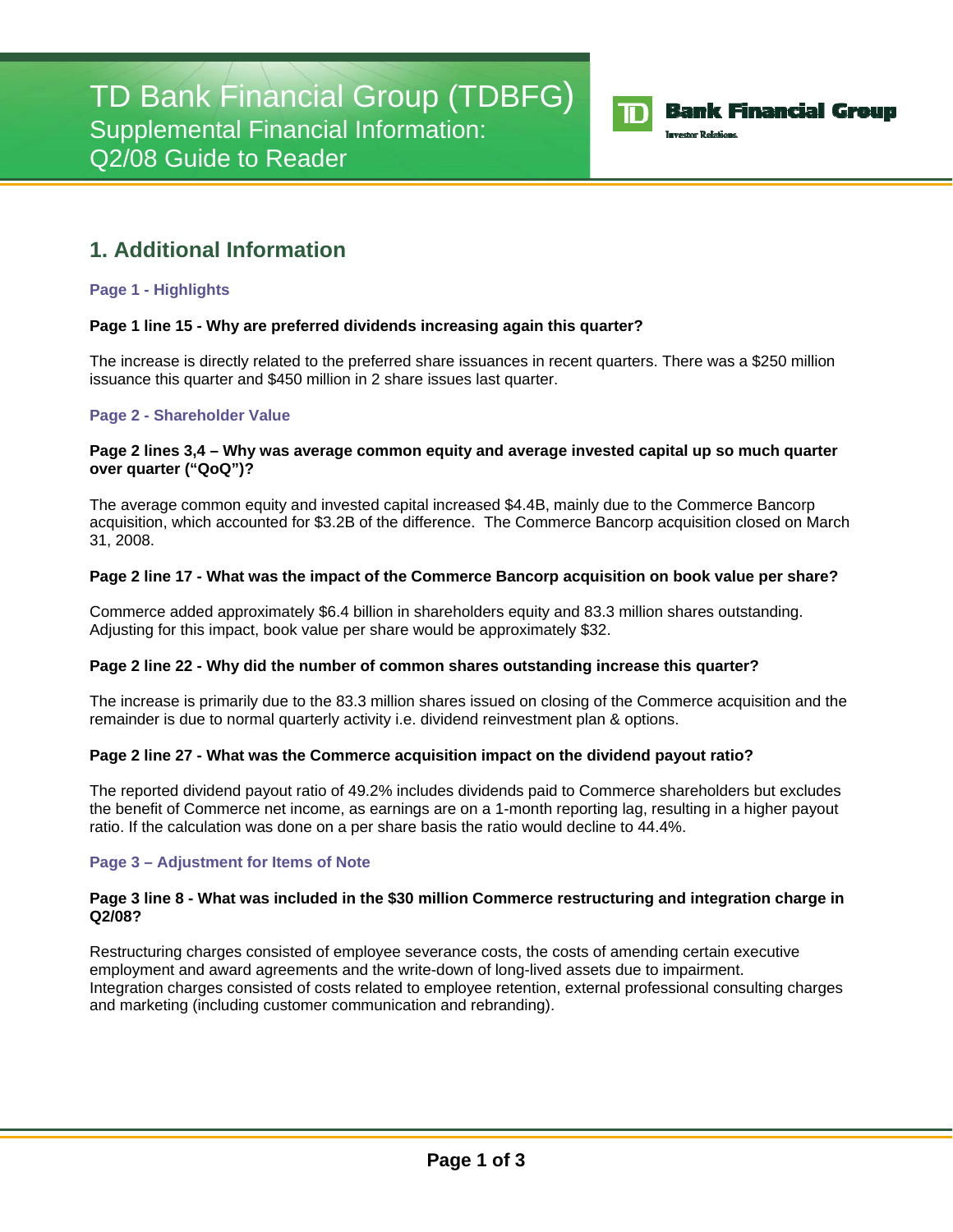#### **Page 5 - Canadian Personal & Commercial Banking**

## **Page 5 line 5 - What is driving the 6% year over year ("YoY") expense growth?**

Primary drivers of the expense growth were investments in new branches, higher staffing costs associated with longer branch hours and higher employee compensation.

#### **Page 5 lines 15 to 19- Why is volume growth up from the previous quarter?**

Volume growth was broad-based with real-estate secured lending volume (including securitizations) up \$14.7 billion, or 11%, personal deposit volume up \$6.5 billion, or 6%, and consumer loans volume up \$1.7 billion or 7%. Business deposits volume increased by \$3.4 billion, or 9%, and business loans and acceptances volume grew by \$2.7 billion or 14%.

#### **Page 6 - Wealth Management**

#### **Page 6 line 15 - Why did assets under administration increase \$9 billion QoQ?**

The increase in AUA is primarily due to market appreciation, new client additions and asset additions relating to the RSP season.

#### **Page 7 – U.S. Personal & Commercial Banking**

#### **Page 7 line 5 - Why are expenses up \$56 million QoQ and down \$90 million YoY?**

Expenses in Q2/08 and Q2/07 were both impacted by items of note. On an adjusted basis, non-interest expenses declined by \$60 million, or 20%, compared with the second quarter last year, primarily due to strengthening of the Canadian dollar and cost control initiatives, while non-interest expenses increased slightly from the prior quarter.

#### **Page 7 line 18 - Why is the margin down 15 bps QoQ?**

Margin compression continued due to the competitive market for deposits and the impact on pricing.

#### **Page 8 – Wholesale Banking**

#### **Page 8 line 1 - Why the large variances in NII?**

This is primarily due to higher NII within trading-related revenue, largely offset by reductions in non-interest trading revenue. We often see this movement when interest rates decline.

## **Page 8 line 16 - Why is Wholesale Risk weighted assets ("RWA") up \$2 billion QoQ?**

The increase was primarily due to the widening and volatility of credit spreads, which increases market risk and subsequently RWA. Credit risk was slightly lower, providing a partial offset to higher market risk primarily due to a new netting methodology for OTC derivatives.

#### **Page 8 line 17 – Why are gross drawn loan balances up \$1 billion?**

The growth is largely due to new facilities and is in-line with our strategy to be a Top 3 dealer and to grow the domestic franchise.